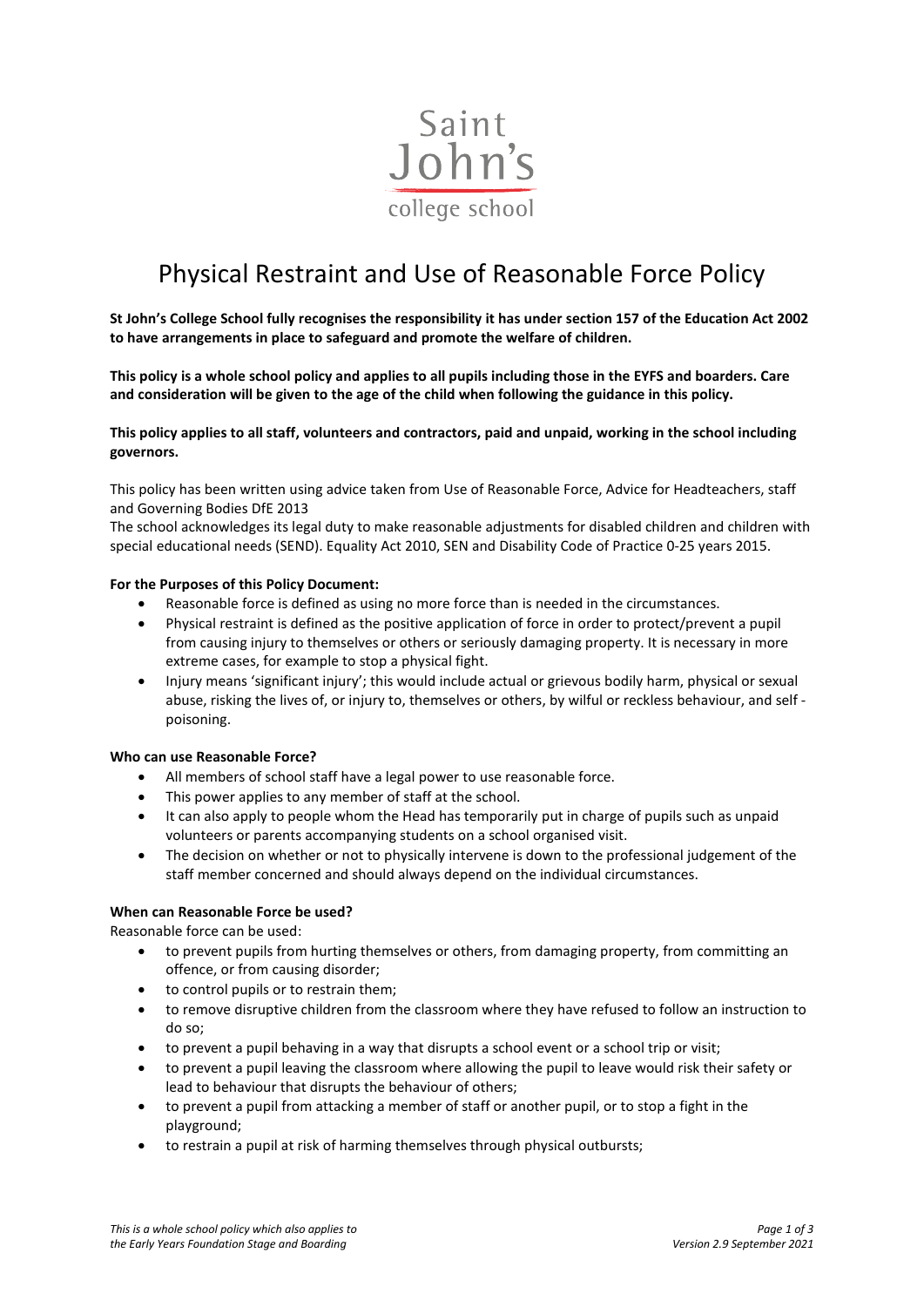#### **When can Reasonable Force NOT be used?**

**Reasonable force can never be used as a form of punishment.**

## Guidelines for the Use of Physical Restraint

#### **Professional judgement should be used in circumstances where the use of physical restraint and reasonable force is needed.**

- Staff should not hesitate to act in an emergency provided they follow the guidelines in this policy.
- Staff should always satisfy themselves that the action they take would be considered justifiable by a wider audience of professional colleagues.
- In any application of physical restraint, the minimum reasonable force should be used to calm down the situation.
- Help should be summoned from colleagues; pupils should never be involved in restraint.

#### **What to do in circumstances when the use of physical restraint and reasonable force is needed**

- Approach the pupil calmly but firmly.
- Where possible, the consequences of refusing to stop the behaviour should be explained and it should be communicated to the pupil that physical contact or restraint will stop as soon as it ceases to be necessary.
- A calm and measured approach is required by staff throughout.

#### **Method of Restraint**

The method of restraint employed must use the minimum force for the minimum time and must observe the following:

#### **Restraint must not:**

- Involve hurting the pupil
- Involve deliberately inflicting pain on the pupil
- Restrict the pupil's breathing
- Involve contact with sexually sensitive areas
- Involve locking the pupil in a room

#### **During any incident the person restraining should:**

- Offer verbal reassurance to the pupil
- Cause the minimum level of restriction of movement
- Reduce the danger of any accidental injury
- Cease the restraint if there are any signs of physical distress in the pupil such as sudden change in colour, difficulty breathing or vomiting

#### **Physical restraint can be:**

- Partial restricting and preventing particular movements
- Total as in the case of immobilisation

#### **Physical intervention can take several forms and may involve staff:**

- Physically interposing between pupils
- Blocking a pupil's path
- Holding
- Pushing
- Pulling
- Leading a pupil by the hand or arm
- Shepherding a pupil away by placing a hand in the centre of the back or in extreme circumstances using more restrictive holds